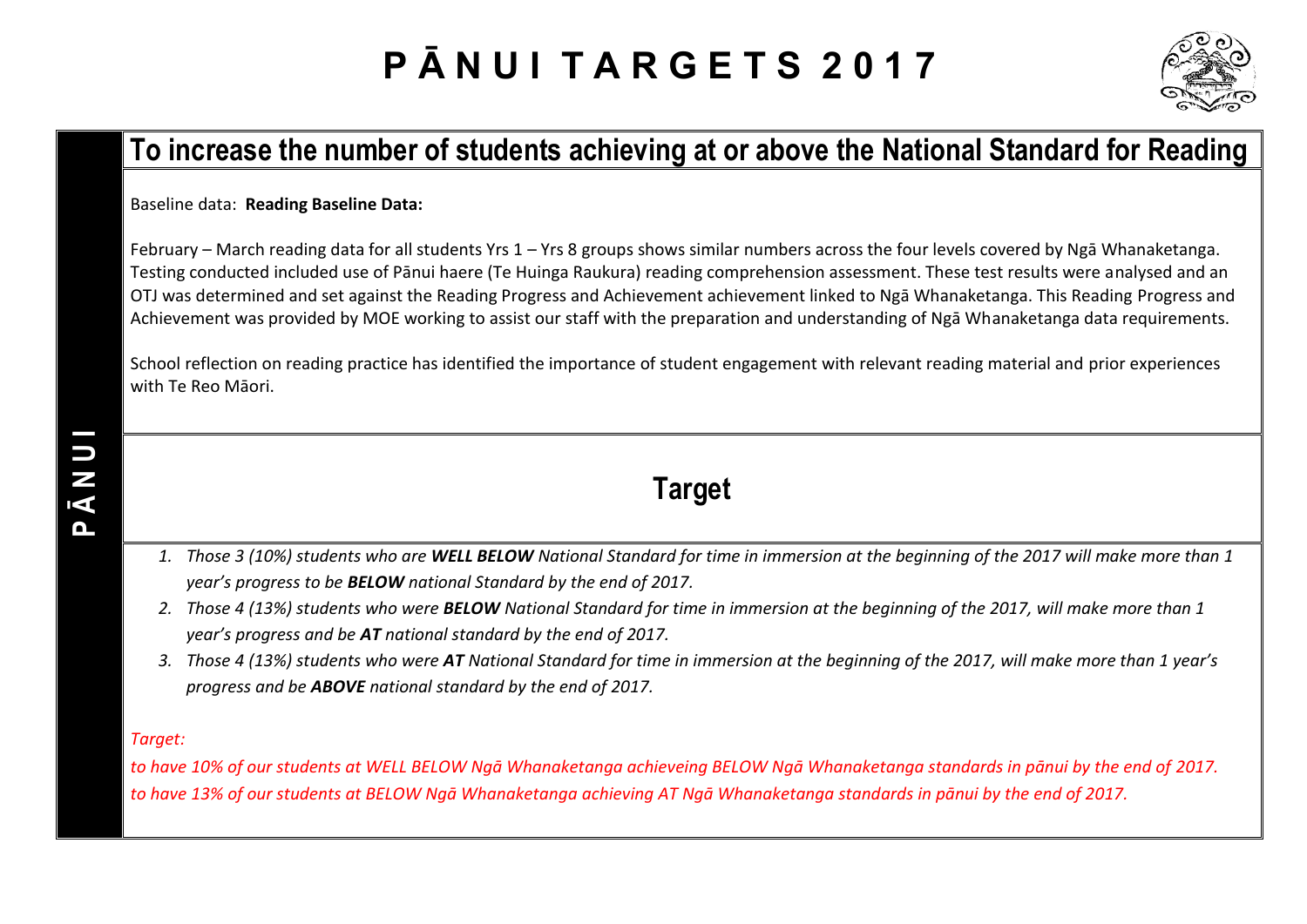## **T U H I T U H I T A R G E T S 2 0 1 7**



### **To increase the number of students achieving at or above the National Standard for Writing**

Baseline data: **Writing Baseline Data:**

February - March writing data for 2017 identified 1 (3%) student achieving WELL BELOW expected National Standards. 2 (6%) students are achieving BELOW the expected National Standard for writing. 3 (10%) students are achieving AT the expected National Standard and 16 (55%) are achieving ABOVE the National Standard for writing. These test results were analysed and an OTJ was determined and set against the Writing Progress and Achievement linked to Ngā Whanaketanga. This Writing Progress and Achievement was also provided by MOE working to assist our staff with the preparation and understanding of Ngā Whanaketanga data requirements.

Whilst personal experiences provided up to date and known opportunities to share and write, rich language is not readily available to students who rely more on basic Te Reo Māori sentence structures relevant to personal recount writing. These results are based on data of students for Time in Immersion, not Time in School.

- **Target**
- *1. Those 2 (6%) students who are BELOW National Standard at the beginning of the 2017 year will make more than 1 year's progress to be AT National Standard by the end of 2017.*
- *2. Those 3 (10%) students who are AT National Standard at the beginning of the 2017 will make more than 1 year's progress to be ABOVE national Standard by the end of 2017.*

#### *Target:*

*to have 6% or more students BELOW Ngā Whanaketanga standards achieving AT the Ngā Whanaketanga standards for Writing by the end of 2017. to have 10% or more students AT Ngā Whanaketanga standards achieving ABOVE the Ngā Whanaketanga standards for Writing by the end of 2017.*